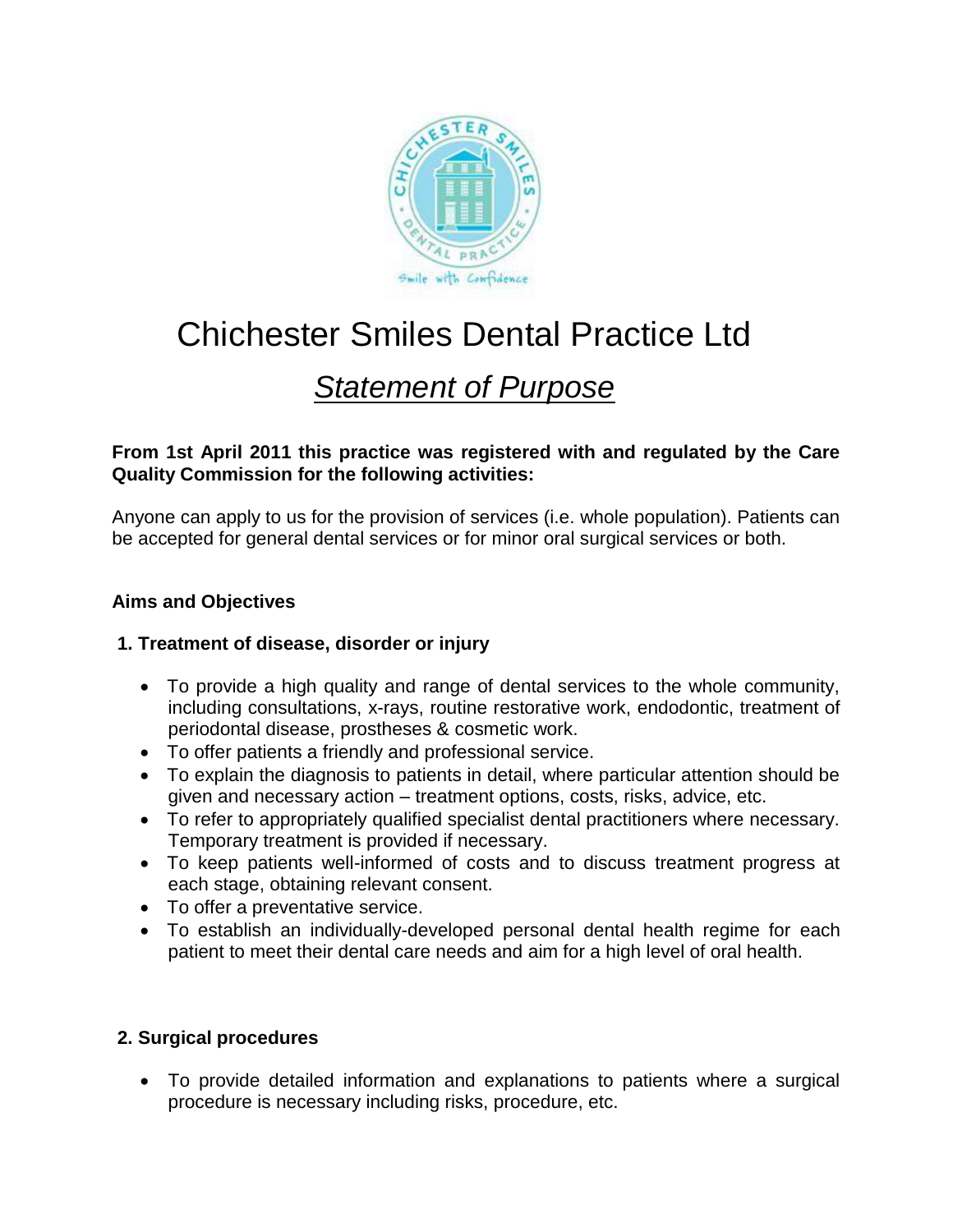- To obtain valid consent for all surgical procedures carried out at the practice.
- To monitor patient progress for complex surgical, post-procedure & following clinical protocol to ensure full recovery and minimize risks.

### **3. Diagnostic and screening procedures**

- To arrange and agree appointments and review appointments within an appropriate personal timeframe with patients.
- To undergo a complete and detailed examination of the patient's oral health with help from relevant diagnostic equipment, taking into account relevant medical history.
- To inform patients of the results of such diagnostic and screening procedures with a view to discussing possible treatment options.

# **Summary of aims:**

We aim to provide a comprehensive service to the whole population without discrimination. We use good quality modern materials and approved techniques. While not always possible, we aim to see patients on time and keep them informed if we are running late. Where appropriate and without breaching confidentiality we offer an explanation. We endeavor to spend sufficient time with patients. We believe that we are open and fair with all our patients and welcome open communications which help us to continue our services in a manner approved by the majority. We endeavor to have more than adequate numbers of staff available for most of the time in order that a prompt and caring environment can be maintained.

#### **Help from patients**

Our aims can best be achieved if:

- Patients only book appointments which they are able to attend and give adequate notification if cancellation should be necessary.
- Patients allow plenty of time for attendance so that administrative matters can be dealt with before the clinical appointment time.
- Patients are tolerant in circumstances where things do not always go right first time & realising that sometimes many procedural steps and staff are involved creating a complex situation.
- When providing feedback on any aspect of service this is done in a nonconfrontational, friendly and courteous manner. We will always try to accommodate patient's views.
- Patient's attend regularly and listen to the professional advice being given while also advising of any concerns which they may have
- We require each patient to provide us with an accurate Medical History detailing past and present condition, including medication.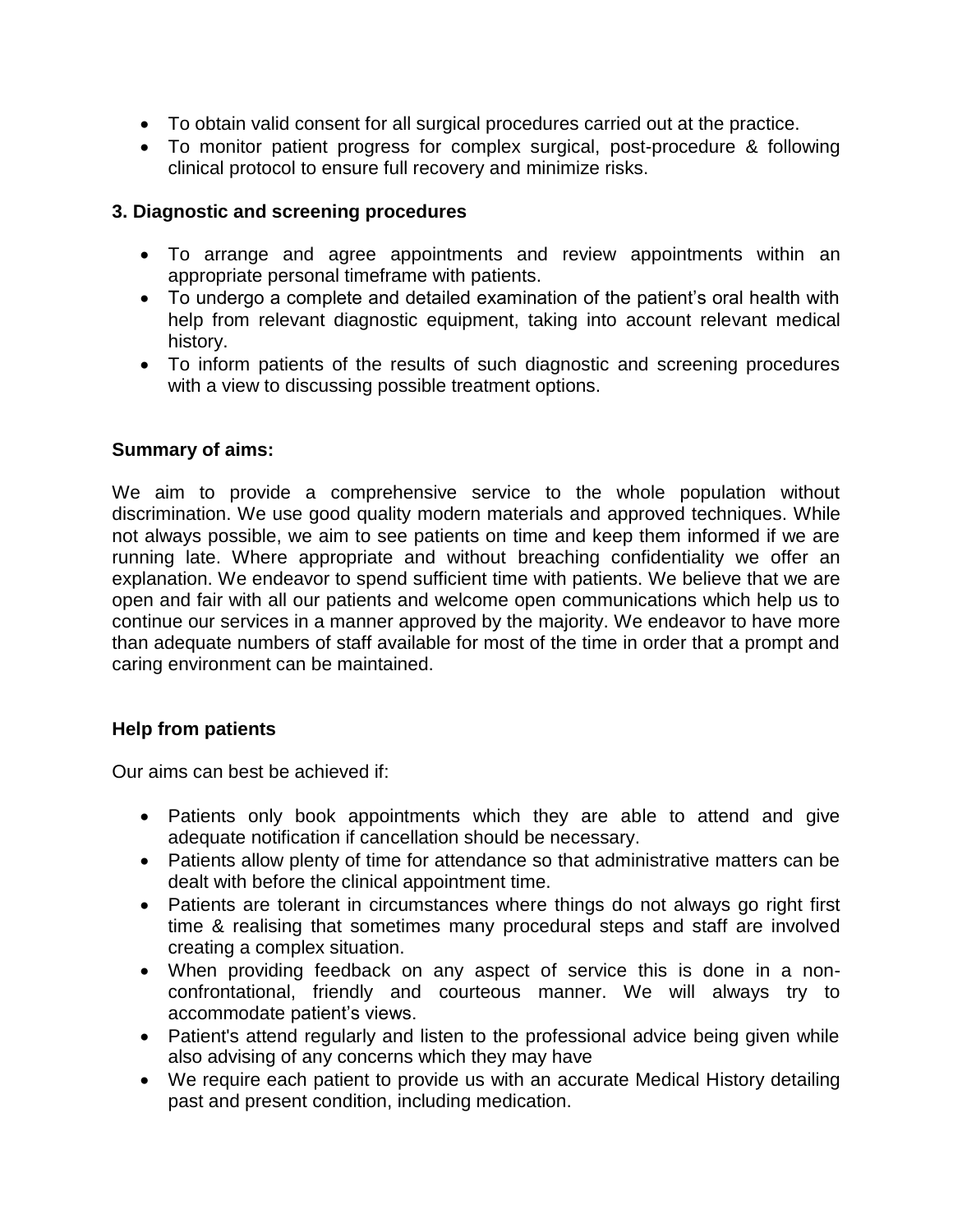#### **Statement on Cleanliness and Infection Control**

Your safety is of paramount importance to us.

Our Dental Practice implements recommended procedures to prevent cross infection and follows current Department of Health Technical Memorandum 01-05 recommendations for decontamination of equipment and premises.

This means that we use disposable equipment whenever possible and that all other equipment is sterilised in an autoclave, in a separate sterilising area, to destroy all known germs. Sterilised instruments are then packaged in sterilising pouches, dated and stored in a clean area for use when required. All equipment is serviced very regularly to required standards and we at Chichester Smiles Dental Practice work towards Best Practice.

#### **Patient Involvement Rights**

Chichester Smiles Dental Practice takes full account of Patients' comments, their rights and autonomy. Chichester Smiles Dental Practice conducts regular anonymous surveys of patients' views on the services care and treatment provided. The Practice information leaflet and web site available to patients gives full details of the services provided and invites comment.

Chichester Smiles Dental Practice has an in house complaints policy for the effective and speedy resolution of patients' complaints or concerns.

Patients' needs and expectations are assessed at the outset and treatment alternatives, benefits and risks are explained fully before treatment is started. Informed consent is secured before treatment commences.

Appointment times, days and preferences are discussed to suit individual needs and preferences where possible.

Patients' choices in respect of treatments provided and their wishes to be treated on specific days or by certain staff are noted and taken fully into account.

Chichester Smiles Dental Practice likes to increase patient influence by having a suggestion box.

#### **Statement Equality, Diversity and Human Rights**

Chichester Smiles Dental Practice recognises the principles of Equality, Diversity and Human Rights both for its patients and for its employees.

Discrimination, Harassment and Victimisation are defined in our practice policy and all staff are required to conform to this policy and to bring to the attention of Caroline